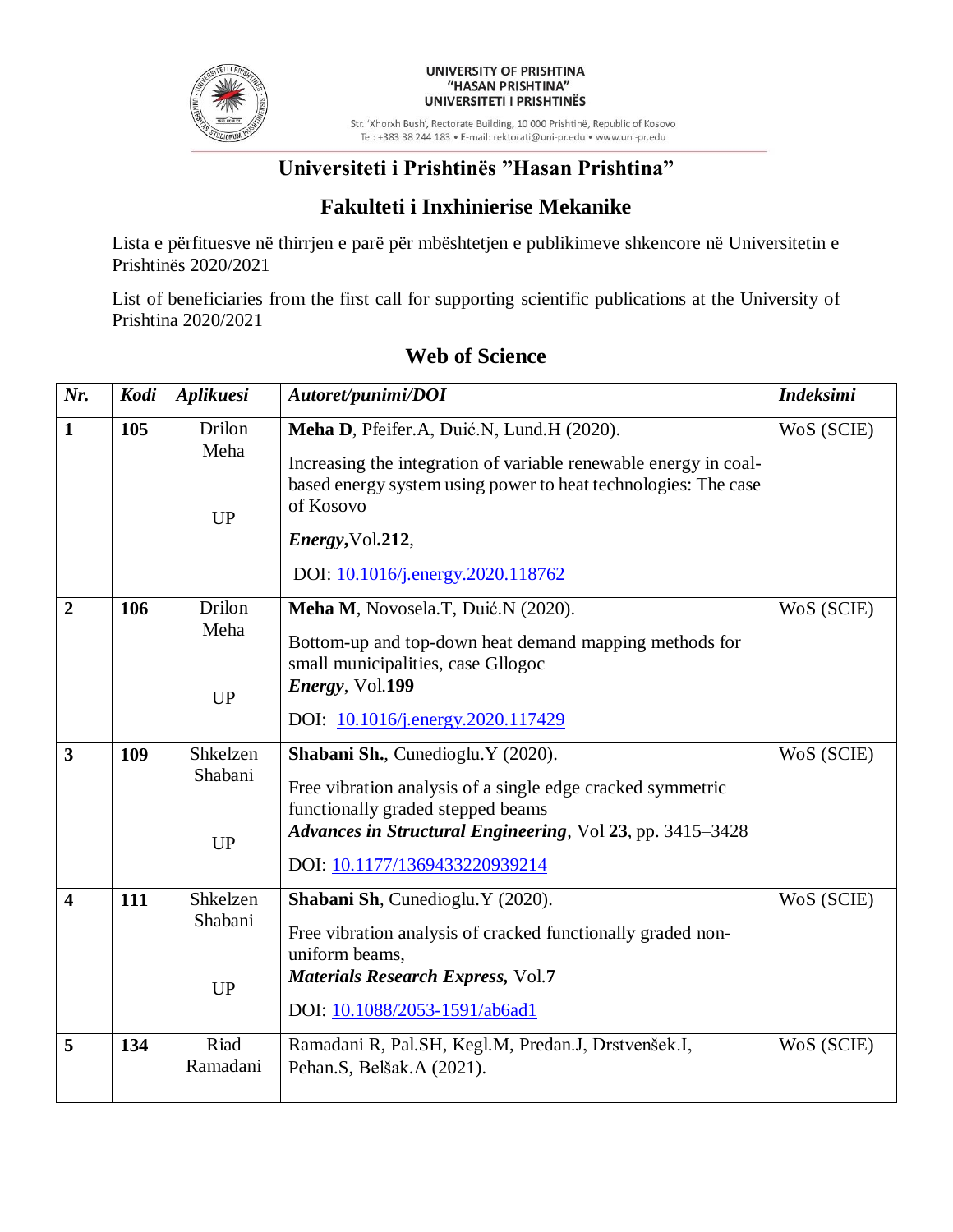

## UNIVERSITY OF PRISHTINA<br>"HASAN PRISHTINA" UNIVERSITETI I PRISHTINËS

Str. 'Xhorxh Bush', Rectorate Building, 10 000 Prishtinë, Republic of Kosovo<br>Tel: +383 38 244 183 • E-mail: rektorati@uni-pr.edu • www.uni-pr.edu

|   |     | <b>UP</b> | in<br>Topology optimization and additive manufacturing<br>producing lightweight and low vibration gear body<br>The International Journal of Advanced Manufacturing<br>Technology, Vol.113, pp.3389-3399<br>DOI:10.1007/s00170-021-06841-w |            |
|---|-----|-----------|-------------------------------------------------------------------------------------------------------------------------------------------------------------------------------------------------------------------------------------------|------------|
| 6 | 156 | Riad      | Ramadani R, Pal S, Ramadani R, Gubeljaka N, Bončina T,                                                                                                                                                                                    | WoS (SCIE) |
|   |     | Ramadani  | Hudák R, Drstvenšek I, Brajliha T (2021),                                                                                                                                                                                                 |            |
|   |     |           | Effect of the fabricating locations and orientations according to                                                                                                                                                                         |            |
|   |     | <b>UP</b> | the powder coating direction in Selective Laser Melting on<br>mechanical properties                                                                                                                                                       |            |
|   |     |           | <b>Results in Physics, Vol.26</b>                                                                                                                                                                                                         |            |
|   |     |           | DOI: 10.1016/j.rinp.2021.104417                                                                                                                                                                                                           |            |